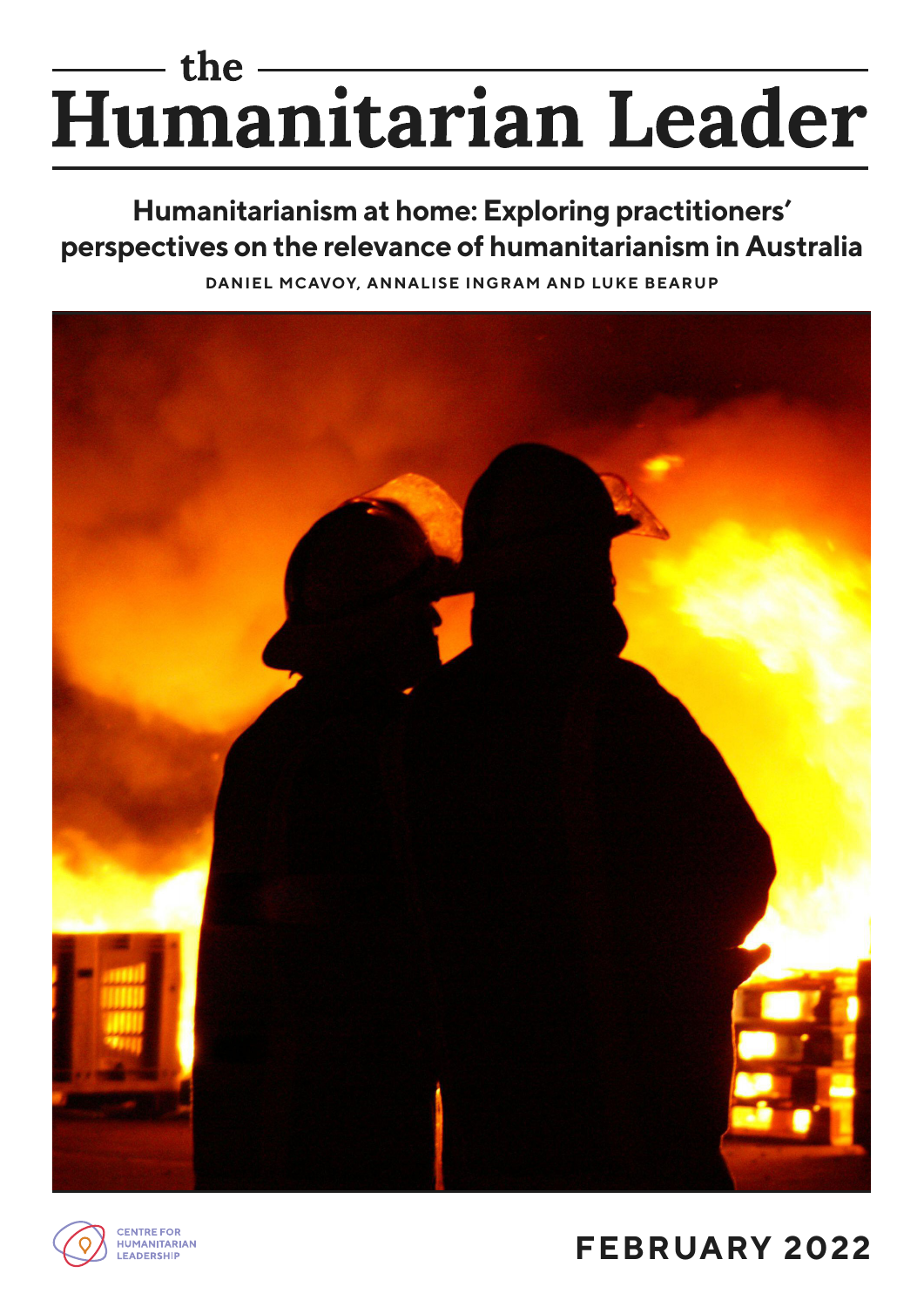# **THE HUMANITARIAN LEADER**

**Humanitarianism at home: Exploring practitioners' perspectives on the relevance of humanitarianism in Australia** 

# **WORKING PAPER 022** FEBRUARY 2022

#### **Author Details**

#### **Dr Daniel McAvoy**

Daniel lectures at Deakin University in the School of Humanities and Social Sciences and teaches units within the Masters of Humanitarian Assistance. He is engaged in research on policy and practices associated with state-building interventions, transnational policing, and humanitarian interventions, with a focus on Asia-Pacific (Indonesia and Solomon Islands). Daniel has over 20 years' experience working and researching in humanitarian aid and international development.

#### **Annalise Ingram**

Annalise Ingram is a humanitarian practitioner and writer currently working with UN OCHA Myanmar as an Accountability to Affected Populations and Community Engagement Specialist. Prior to this she worked with Australian Red Cross in Australia's Northern Territory, most recently as Team Leader for Emergency Services. She has also worked in Papua New Guinea and Indonesia in communications and development and holds degrees in media, international studies and Indonesian language.

#### **Dr Luke Bearup**

Dr Luke Bearup is a Research Fellow at the CHL, Honourary Lecturer at the School of Sociology, ANU, and practitioner in humanitarian assistance and development. Luke's research aims to apply the tools of sociology to understanding local perspectives on social issues and international aid, and involve communities in the design, implementation, monitoring and evaluation of policies and interventions. Luke is working for the WFP as a Senior Analyst, deployed by RedR and Australia Assists to research humanitarian assistance and social cohesion in Amman, Jordan.

#### **Editorial Office**

The Centre For Humanitarian Leadership Deakin University 221 Burwood Highway Australia **Editor in Chief:** Dr Nazanin Zadeh-Cummings

**ISSN:** 2653-1011 (Online)

The Centre for Humanitarian Leadership acknowledges the Australian Aboriginal and Torres Strait Islander peoples of this nation. We acknowledge the traditional custodians of the lands on which we work. We pay our respects to ancestors and Elders, past and present.

## **Copyright**

This paper was prepared for the Centre for Humanitarian Leadership. The views expressed herein are those of the authors and do not necessarily reflect the views of the Centre for Humanitarian Leadership. These papers are circulated for discussion and comment purposes. They have not been peer reviewed.

© 2022 the authors All rights reserved.

Cover image: CFA firefighters battle a blaze in the 2020 NSW bushfires. Alamy Stock Photo.

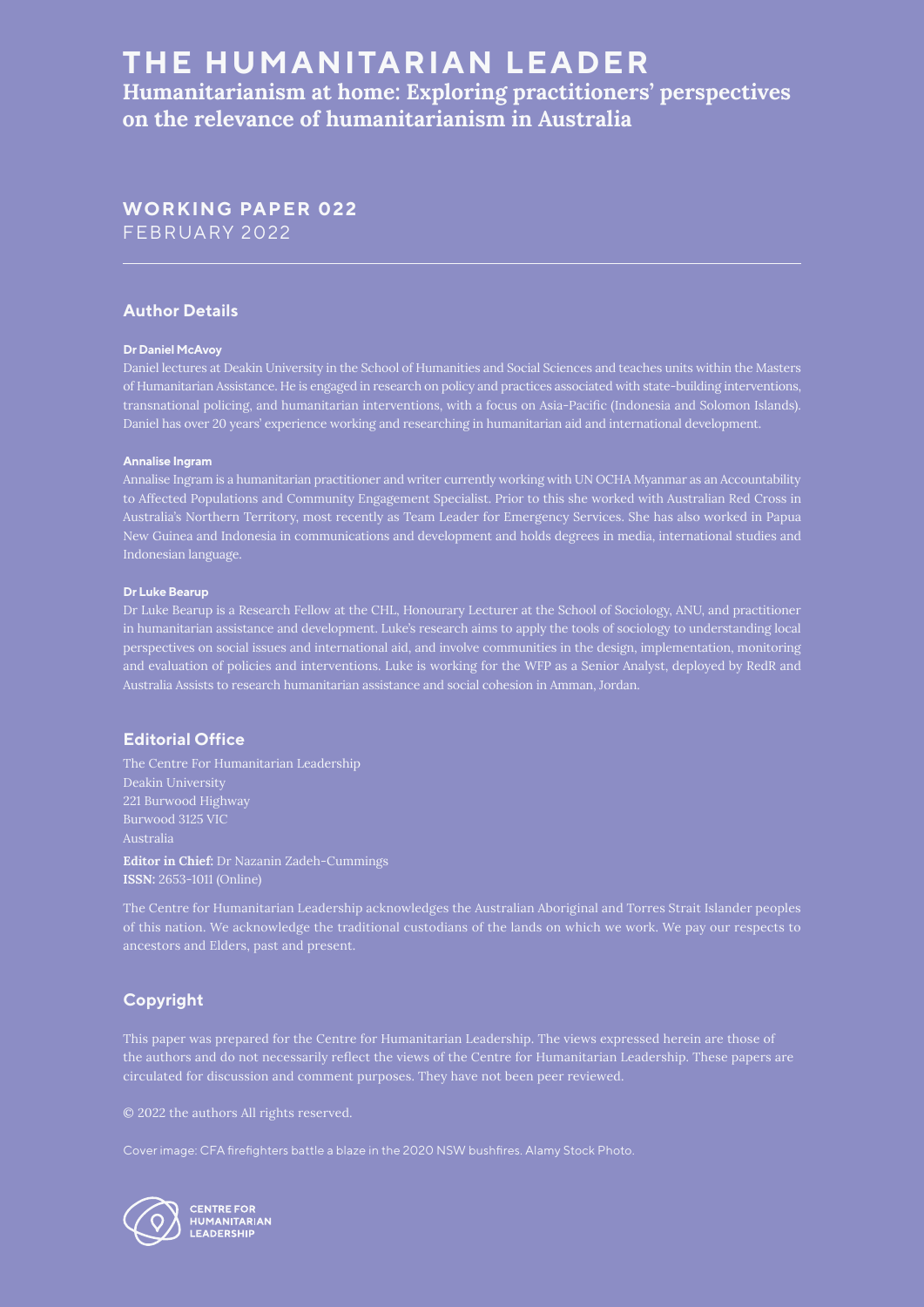Australia has faced various unprecedented challenges in recent years: the extended bushfire season of 2019–20, wide-spread and increasingly severe storms and flooding, and the grave health and socio-economic impacts of the global COVID-19 pandemic. Such events have prompted greater awareness of our shared vulnerability to disasters. They have also exacerbated food insecurity, homelessness, poverty, family violence, and increased the vulnerability of refugees and people seeking asylum in Australia. Where disasters and similar issues are identified in low-income countries, they are typically framed in terms of humanitarian need and may even be the subject of international humanitarian action. Why is it then, that the language and practices of humanitarianism are not ordinarily applied in Australian settings? What indeed is humanitarianism when it is not international? What, if anything, do international experiences of humanitarianism have to offer in Australian contexts? This paper describes a research program that has been prompted by these questions and shares some preliminary findings concerning the perspectives of Australian practitioners on the relevance of humanitarian values, knowledge, and practices in Australia.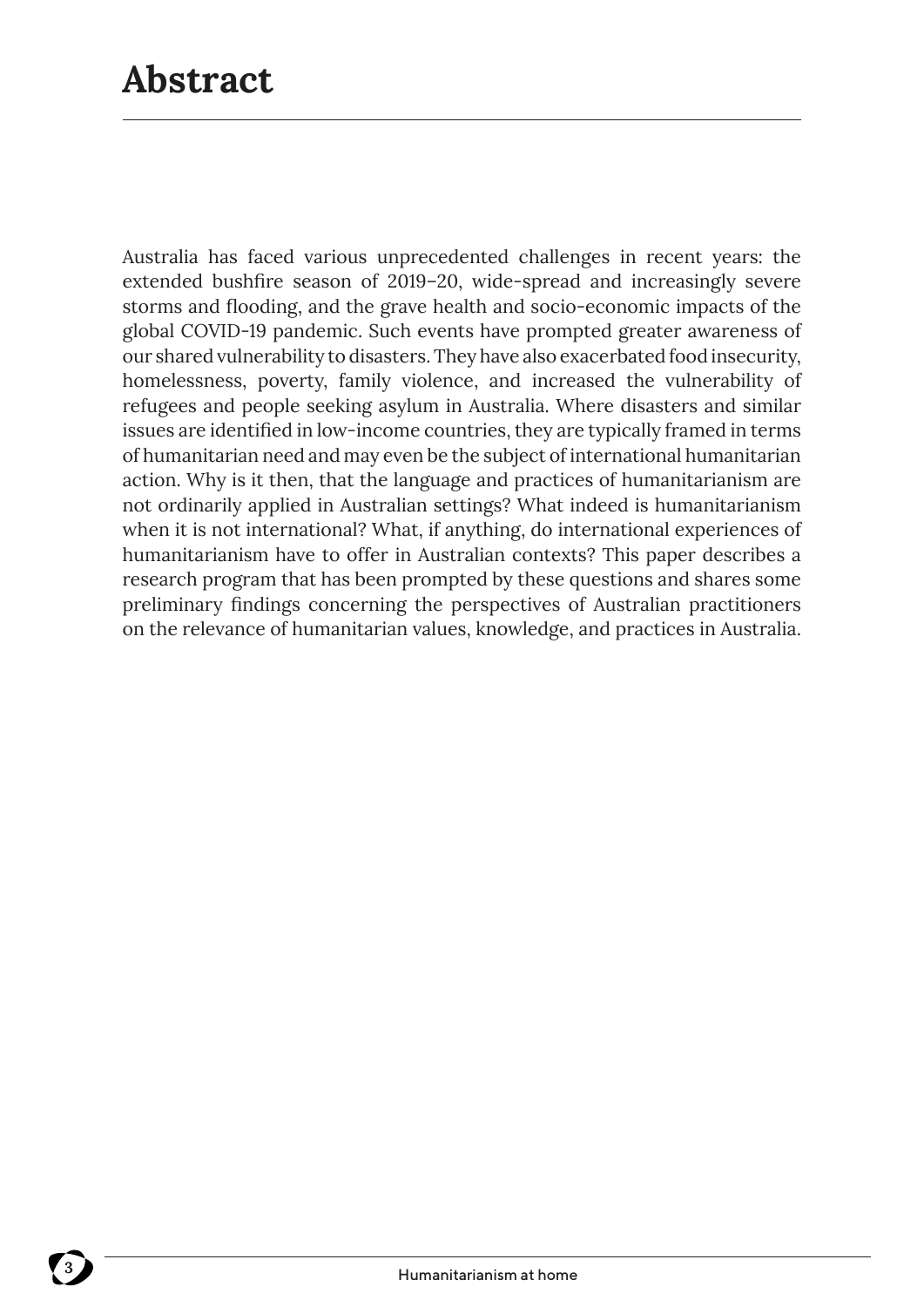#### **Introduction**

What is the relevance of humanitarianism in Australia? While many Australians can conjure hazy notions of what humanitarians do overseas—images of aid workers delivering convoys of food to victims of war, famine or disaster come to mind—it is less clear whether or how humanitarianism is practiced in Australia during times of disaster or in response to human needs. This lack of clarity arguably derives from a long-standing association with humanitarian action as an international project aimed at the amelioration of "distant suffering" (Boltanski, 1999) by the "heroic humanitarian worker… [as] righteous foreigner" (Slim, 2010, p. 1205). Historically, this popular construction has not only concealed the relationship between Western humanitarian aid and Western imperialism, but further perpetuated a myth that humanitarian response is something that only happens 'over there' among lower income countries. Yet if humanitarian principles and values are indeed universal, then the exercise of humanitarian values, knowledge, and practices, is relevant whether at home or abroad. Towards the aim of deepening our understanding of humanitarianism and decolonising humanitarian practice, this paper describes some preliminary findings derived from the perspectives of Australian practitioners on the notion of 'humanitarianism at home'.

In some regards, emerging conversations about humanitarian practice in domestic contexts have been imposed by recent 'unprecedented' disasters in numerous high-income countries, such as Australia, the US, and across western Europe. In the Australian context such events include devastating bushfires during 2019–20, widespread and damaging storms and flooding during 2021, and the ongoing health, social and economic impacts of COVID-19. These events have prompted an acute awareness of our shared vulnerability to disasters and have even, at times, inverted the more expected dynamic of Australia as a provider of emergency assistance to other countries (Book & Coghlan 2020). At the opening of Parliament in February 2020, amid the devastating 2019–20 fire season, for example, the Australian Prime Minister Scott Morrison acknowledged the scale of the devastation across the nation and noted the offers of assistance coming from as many as 70 countries:

Over 300 firefighters were sent from the United States, Canada and New Zealand, to whom we are so grateful. We also had offers of assistance from the UAE, which is greatly appreciated. There was military assistance from New Zealand, the United States, Indonesia, Malaysia, Korea, Singapore and Japan, and from our wonderful family in PNG and Fiji … Our Pacific family has been so incredibly generous. Our neighbours, such as Vanuatu, Tuvalu and Solomon Islands, have given generously from not much—reminding me of the widow's mite—to our bushfire relief. (Parliament of Australia, 2020).

The destruction from the bushfires and far-reaching impacts of COVID-19 have been such that the normal government structures and processes that aim to manage emergencies and enable recovery were overwhelmed (Royal Commission into National Natural Disaster Arrangements [RCNDA], 2020; Atkinson and Curnin, 2020). Consequently, government at all levels has been called to better prepare for and respond to disasters, leading to the creation of initiatives such as Bushfire Recovery Victoria in January 2020, Resilience NSW in May 2020, and the establishment of a Royal Commission into National Natural Disaster Arrangements (RCNDA, 2020). At a local level, these events have also challenged many Australian communities, raising questions about their capacity to prepare for, respond to, and recover from disaster (Tin, Hart and Ciottone, 2020). The experience of these emergency events has also led to many positive examples of community-led recovery and innovative models of government service delivery (Victorian Council of Social Service, 2020).

#### *Does the concept of humanitarianism then simply not have utility in Australian settings?*

The successive crises of recent years have also precipitated greater engagement from traditional and non-traditional humanitarian actors, the private sector, and not-for-profits. The involvement of humanitarian organisations like the Australian Red Cross was already well established and reflects their pre-existing humanitarian mandates. However, what has been striking is the growing number of not-forprofit actors now operating in sectors that would certainly be considered humanitarian in overseas disaster settings. This includes sectors represented in the United Nations humanitarian cluster system such as shelter, protection, early recovery, health, water, sanitation, and hygiene (WASH), and food security. For example, addressing food insecurity and food waste is a key focus of organisations such as OzHarvest, Second Bite, Fareshare, FoodBank, Halal Food Aid, and Sikh Volunteers Australia. Although these organisations have reported recent and dramatic expansions of their operations, their experiences also indicate that food security issues in Australia predates the recent crises due to bushfires, storms, and the COVID-19 pandemic (Convery and Henriques-Gomes, 2021).

While some cross-fertilisation between the international humanitarian sector and domestic emergency management and community service provision is evident, in part due to the significant transfer of personnel and expertise from the international humanitarian roles to domestic roles, there appears more generally to be a major disconnect between the principles, practices, and approaches of the international humanitarian system and those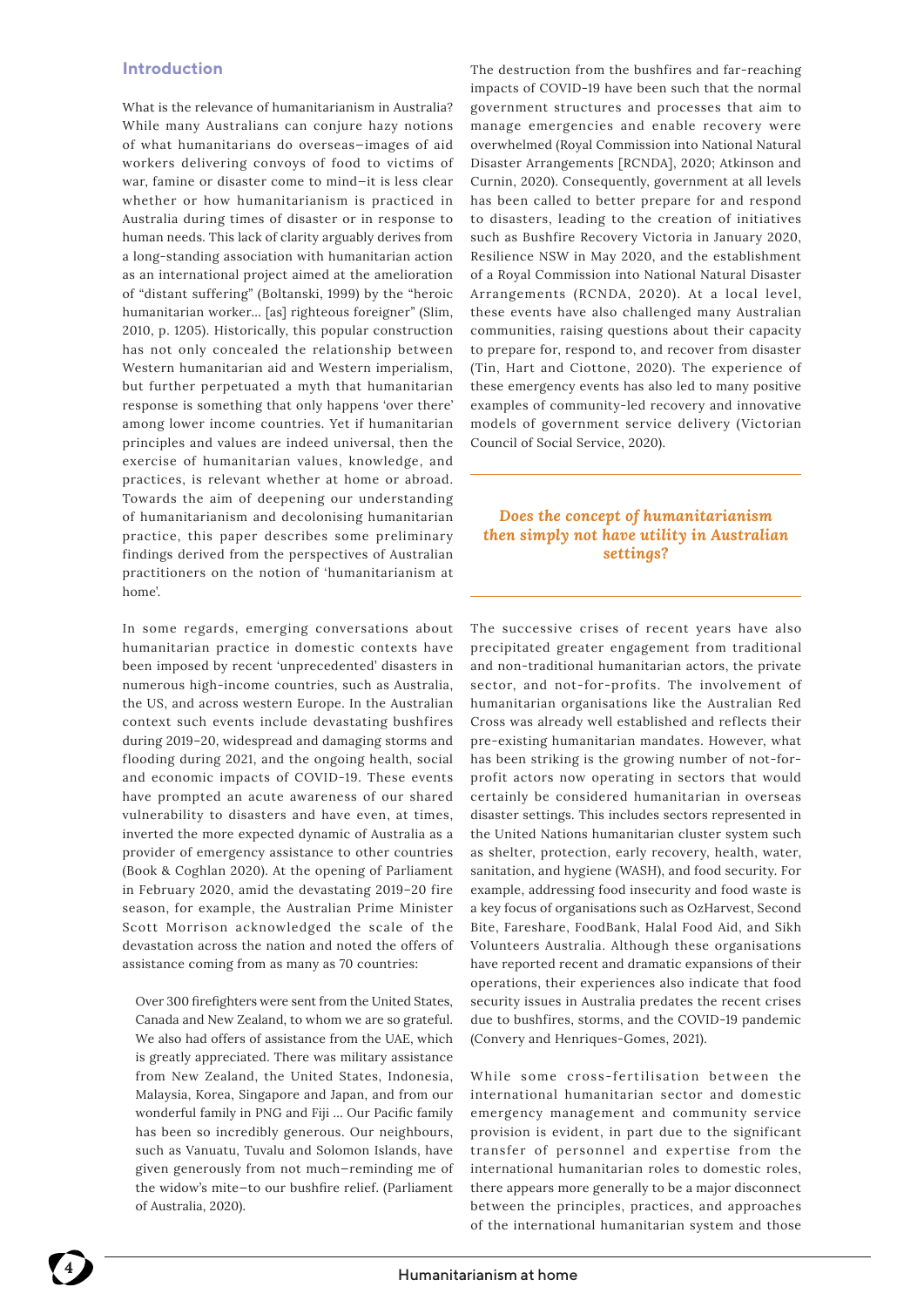of domestic emergency management. It is notable that only passing reference to 'humanitarian' or 'humanitarian services' can be identified in the voluminous grey literature that has emerged in the wake of the 2019–20 fires and COVID-19. Does the concept of humanitarianism then simply not have utility in Australian settings?

Reading against the grain of a literature which is largely silent regarding the synergies of international humanitarianism and domestic disaster response, there have been some attempts to draw these areas together (e.g. Flint, Henty and Hurley, 2020; RCNDA, 2020; Wilson et al., 2020). In the context of the 2019–20 bushfire response some commentators have identified the emergence of "hyper-local, agile humanitarian responses to the crisis using the knowledge, skills and resources they had on hand" (Wilson et al., 2020, p.74) Conversely, others have noted examples of bushfire recovery interventions that made similar mistakes, and experienced parallel challenges, to those consistently met in international humanitarian responses. For example, the task of managing unsolicited bilateral donations, or donated goods, is a recurring problem of international humanitarian and domestic disaster responses, with most responding agencies indicating a strong preference for cash donations instead (Flint, Henty and Hurley, 2020). Yet, it remains striking that use of the words 'humanitarian' and 'humanitarianism' is mostly absent in Australia, where the structured and legislative language of emergency management, disaster response and recovery is predominant. Consequently, there is limited reference to, or intentional application of, humanitarian principles and practices in the domestic context, along with limited exploration of the potential for domestic responses to be informed by lessons drawn from international humanitarian action.

While comprehensive or formal attempts to apply international humanitarian principles, practices and knowledge in domestic responses may be limited, anecdotally there is a significant transfer of experience and knowledge from the international sector to Australian contexts. As the career paths of many of the practitioners interviewed for this research reveal, the boundaries between international and domestic work are highly fluid. Accelerated by the COVID-19 pandemic but also reflecting a significant shift in the international humanitarian sector toward increased local leadership and reduced expatriate roles in many international responses, many seasoned expatriate humanitarian professionals have reportedly returned to Australia to take on various domestic emergency management and disaster recovery roles. This represents a dramatic shift in the humanitarian workforce with implications for both domestic and international emergency management that have not yet been fully explored.

These opening paragraphs have sought to demonstrate that it is timely to give renewed reflection to the relevance of humanitarianism in domestic settings. These settings include various forms of work in

domestic emergency management and recovery, in community development, disaster risk reduction and preparedness, and social service delivery aimed at increasing wellbeing and resilience across a range of areas (e.g., health, aged care, disability support, homelessness, refugees and asylum seekers, etc.). While such 'social services' are rarely described as humanitarian in Australian contexts, when such activities are conducted overseas they often framed as forms of humanitarian action. Why is this case and is it important?

This paper aims to encourage a conversation about the meaning and relevance of humanitarianism at home. Having briefly outlined some of the contemporary events which have prompted the emergence of this conversation, the following section provides a historical perspective and explores academic and grey literature which frames our knowledge of humanitarianism in Australia. Next, we describe our research program, the methodology being employed, and the data collection presently underway. The findings and discussion are then focused on the initial responses of the research participants to our question about the meaning of the phrase 'humanitarianism at home'. Building on these initial findings, the paper concludes by identifying a set of questions to be further explored as part of an ongoing research program.

## **What is humanitarianism?**

The founding idea of humanitarianism is the recognition of shared humanity – a belief in the basic dignity of all human beings regardless of race, status, age, gender, ability, or geography (Slim 2015). The principle of humanity has come to be identified as the first of four core humanitarian principles, along with impartiality, neutrality, independence. However, in the broadest sense, as adopted in this research, it is recognition of our shared humanity and a desire to promote human welfare that characterises humanitarianism. With recognition of our shared humanity emerges the humanitarian imperative. That is, a "right to receive humanitarian assistance and to offer it" (International Federation of the Red Cross, 1995), in order to save lives, prevent suffering and promote human dignity (Slim, 2002).

In the contemporary era, the guardian of humanitarian principles has been the International Committee of the Red Cross. The four core principles of humanity, impartiality, neutrality and independence, originated as four of the seven fundamental principles intended to guide the Red Cross movement (Bartnett and Weiss, 2008). The remaining fundamental principles of voluntary service, unity and universality were deemed specific to the Red Cross movement, but the principles of humanity, impartiality, neutrality, and independence have since been widely adopted by most international humanitarian organisations and for many, define humanitarian action (Barnett and Weiss, 2008). Significantly, while some scholars have pointed out that humanitarianism is popularly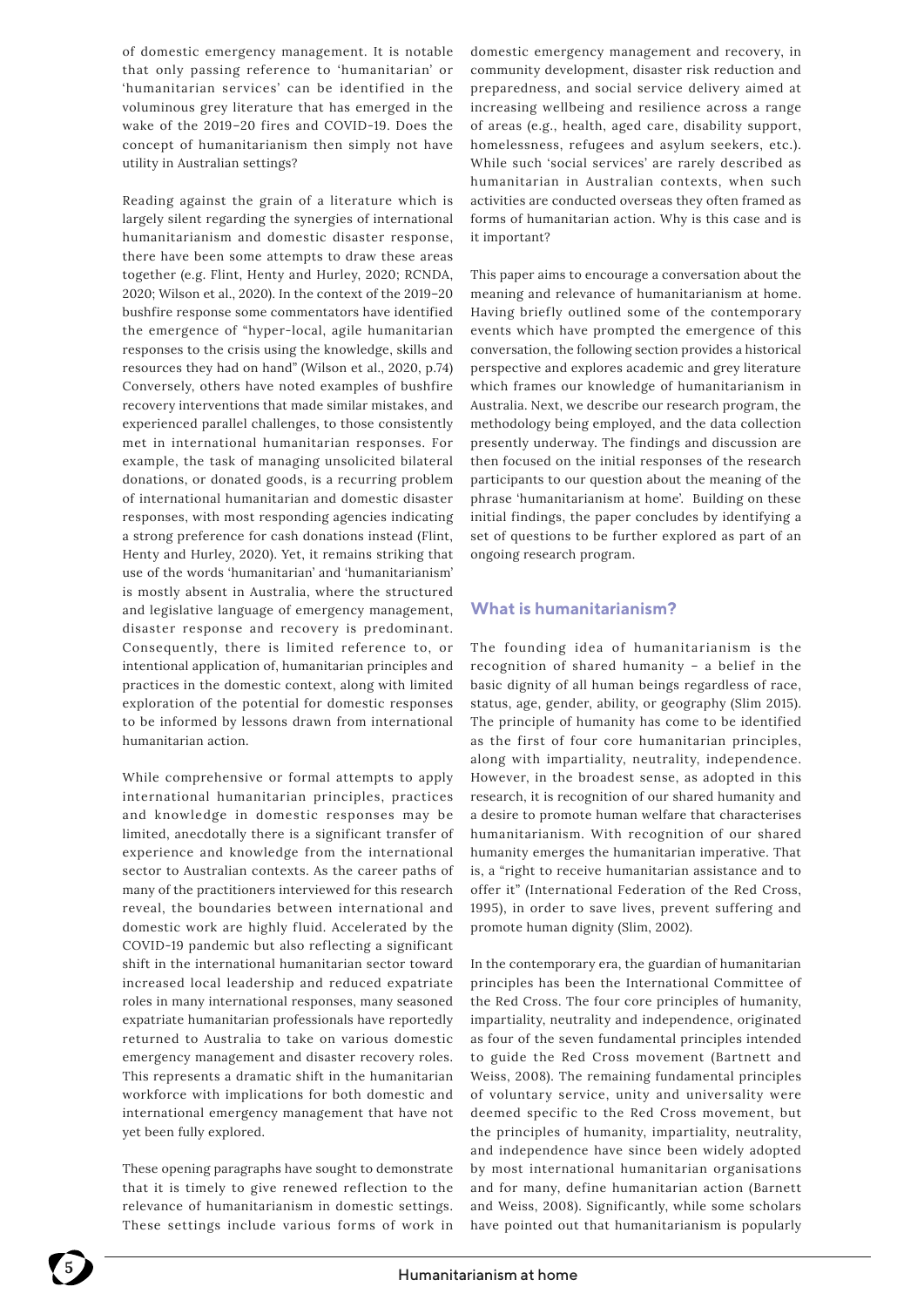understood in terms of international action to relieve "distant suffering" (Boltanski, 1999), there is nothing inherent to humanitarianism that implies that it needs to be international in scope. This gives rise to the key question explored in this paper which is what is humanitarianism when it is not international? In other words, what is humanitarianism when it is at home?

*In one letter to the editor in 1848, humanitarians advocating for the abolition of the death penalty were ridiculed for their "maudlin, blundering compassion", for their "mingled weakness and effrontery" and mocked for their "super-celestial philanthropy"* 

The recognition of a moral obligation to help others in need is ancient and common to all major religious and cultural traditions (Yeophantong, 2014). However, the appearance of the word 'humanitarian' in the English language seems to be relatively recent (Macquarie Dictionary, 2017). The term is not widely used in the Australian or British media until well into the 19th Century. From the 1830s onwards, Australian newspapers begin for the first time to refer to various individuals and a wide range of reform movements as 'humanitarian'. Among other things, humanitarians in the 1830s argued for "matured plans of effective [re] conciliation" between the Aboriginal population and European settlers (Philaleth, 1833). Others in the 1840s advocated for the abolition of capital punishment, for prison reform and an end to convict transportation. In the 1850s, humanitarians in the Australian colonies celebrated the abolition of the slave trade and organised relief efforts to address famine in Donegal, Ireland (Bathurst Free Press and Mining Journal, 1858). Then, as now, there were a wide range of highly divisive debates in the daily press. Frequently the term 'humanitarian' was used to denigrate progressives and social reformers. In one letter to the editor in 1848, humanitarians advocating for the abolition of the death penalty were ridiculed for their "maudlin, blundering compassion", for their "mingled weakness and effrontery" and mocked for their "super-celestial philanthropy" (Harpur, 1848).

In the 1850s and 1860s a specific form of humanitarianism with an international focus entered the popular imagination. The coordination of assistance provided to wounded soldiers during the Crimean War by Florence Nightingale (1854–56), after the Battle of Solferino by Henri Dunant (1859), and during the American Civil War (1861–65) by Clara Barton gave each of these individuals a measure of humanitarian celebrity status. Growing sentiment for humanitarian activities resulted in the foundation of the International Committee of the Red Cross (1863) and ratification of the 1864 Geneva Convention (Maxwell and Walker, 2008). This sparked a trend of increasing institutionalisation and internationalisation of humanitarianism—a trend that

has continued into the contemporary era (Barnett and Weiss, 2008). For the better part of 150 years the popular imagination of the humanitarian has been captured by an exotic vision of international aid work, led by expatriate representatives of various international or nongovernment organisations (de Waal and de Waal, 1999).

#### **What is humanitarianism at home?**

In this paper the concept of 'humanitarianism at home' is juxtaposed against international humanitarian action which we argue is the dominant form of modern humanitarianism. A small but important body of academic literature has similarly focused on humanitarian action within Australia and other high-income countries. The phrase 'everyday humanitarianism' used by Richey (2018, p. 628) draws attention both to the manifold ways that 'citizen/ consumers' engage in humanitarianism and try to 'make a difference' as well as the everyday practices of humanitarian aid workers. In the Australian context, in a study of local community-led responses to the 2019–20 bushfires, Wilson et al. (2020, p. 13) identify a framework of "everyday humanitarian behaviours that can be enacted in any humanitarian context". Research by Olliff (2018) draws attention to the 'everyday humanitarianism' of refugee diaspora organisations in Australia as humanitarian actors in their own right, who not only provide support to members of their community in Australia but also actively respond to the needs of 'their people' located in their homeland or in sites of displacement. Vivekananthan and Connors (2019) have similarly highlighted the important humanitarian assistance provided following disasters to the Pacific through Australia-based diaspora networks.

The term 'domestic humanitarianism' has also gained analytic purchase and has been used by Altman to describe advocacy work and support provided within Australia to refugees and people seeking asylum in Australia. Altman (2018, p. 2) blogs how her notion of "the domestic humanitarian combines a universalised humanitarian impulse with feelings of duty or responsibility tied to citizenship: providing 'humanitarianism at home'." Other scholars also use the term 'domestic humanitarianism' to describe the controversial work of archetypal international humanitarian organisation Medicins Sans Frontiers to provide services within France (Hanrieder and Galesne, 2021).

Through our conception of 'humanitarianism at home' we seek to provide a lens to examine a wide range of activities that would be considered humanitarian if they were carried out overseas. These activities include but are not necessarily limited to:

- emergency management
- disaster prevention, response and recovery
- services in support of refugees and people seeking asylum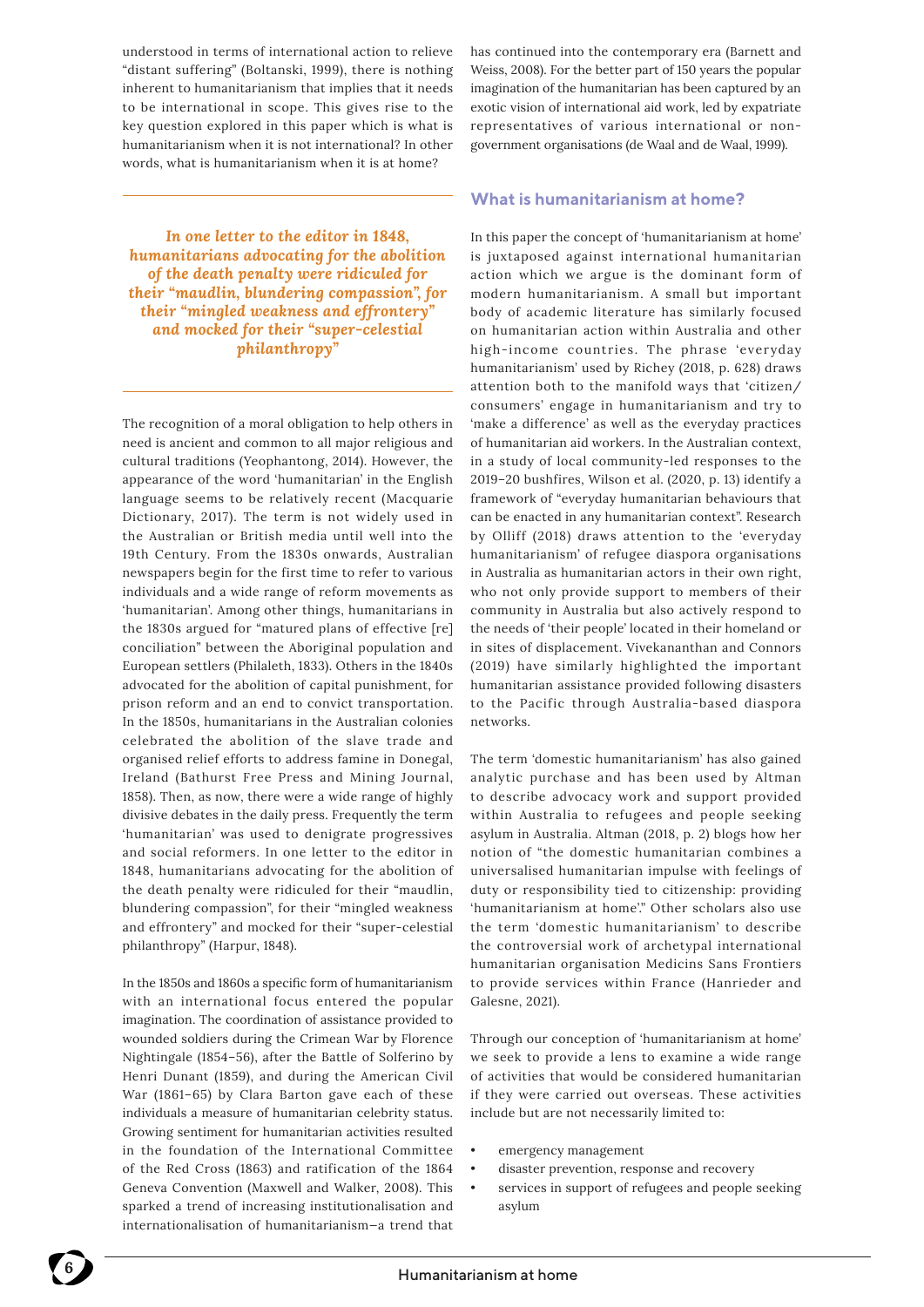- foodbanks and related services focused on reducing food insecurity
- aged care, disability support and palliative care
- crisis and emergency accommodation and associated protection activities.

As the broad scope of potential settings outlined above already foreshadows, this paper adopts a broader than usual definition of 'humanitarianism'. 'Humanitarianism' carries a range of definitions. As Olliff observes, in broad terms "humanitarianism has been taken to mean an ethos or 'cluster of sentiments' that places value on human beings and compels action in response to human suffering" (2019, p. 2). This describes rather well the wide scope of actions that take place in both domestic and international settings to address human needs in times of disaster or suffering. While international humanitarian action is now subject to an expansive academic and grey literature, consideration of the relevance of humanitarianism at home is largely absent from academic conversations.

# **Methodology and sample**

Toward the aim of exploring the concept of 'humanitarianism at home', the research program was launched with an online event held on 4 November 20211 . The event gathered a range of speakers, with domestic and international experience, and included some of Australia's leading social justice advocates and champions. The presenters were each invited to share about their work and their reflections on humanitarianism in Australia. Invariably, they shied away from identifying as humanitarians. Instead, their presentations tended to emphasise our collective responsibility for the vulnerable and the alleviation of their suffering, and the actions we can take to empower marginalised groups and to protect their dignity and advance their human rights.

Commencing with the event participants, we invited expressions of interest from those interested in joining a qualitative interview in the topic, and/or nominating colleagues who might be interested in receiving an invitation. Invitation emails were sent to potential research participants, including practitioners working in disaster response and recovery, emergency management, social and community services in Australia. All were invited to contribute to the research by sharing knowledge and experience related to humanitarian values, knowledge, and practices in Australian contexts.

Following our receipt of expressions of interest, potential respondents were then sent an email with a plain language statement attached. The potential participants were invited to confirm their interest in participating and nominate a preferred time.

Each interview commenced with an opportunity for participants to ask any questions about the plain language statement and commenced once the participants provided verbal consent and confirmed that they would formally send an email confirming this in writing.

The qualitative semi-structured interviews were conducted via the teleconferencing platform Zoom. Audio recordings were subsequently converted into text using the transcription services provided by Rev, which included a combination of human transcription and artificial intelligence. The interviews were conducted between November and December 2021, with further interviews scheduled for January and February 2022. This paper presents preliminary findings derived from the initial 15 interviews conducted in late 2021. Specifically, our findings are focused on the participants' responses to the opening question: "You have kindly agreed to participate in this research project about 'humanitarianism at home'. Please explain what this phrase means to you?"

The sample included 15 participants, comprised of eight males and seven females, all of whom identified as Australian. The participants generally occupied senior positions within their government, non-government, and corporate organisations, having worked in their fields for an average of 15 years.

We employed an inductive qualitative approach aimed at understanding "social processes in context" (Esterberg, 2002, p. 2). The social processes in this context relate to the conceptualisation of humanitarianism by practitioners working in Australia and how they relate this notion to their everyday practice. The transcriptions were imported into Nvivo software and contrasting conceptions of the phrase were coded to discrete nodes.

The data reported in this paper is preliminary and reflects our initial steps towards developing a grounded theory, aligned with the methodology outlined by Charmaz (2005; 2006; 2008; 2014). Through employing grounded theory methodology, we aim to sketch out what this phrase means to the research participants, towards the broader aim of developing a working theory of how practitioners apply the concept of humanitarianism in their lives.

Most of the research participants have worked and volunteered in Australia and abroad, in various areas that relate to resilience, preparedness, emergency response, recovery, and social services more broadly. This research aims to reflect on this emerging conversation that has been gaining momentum in the past few years.



<sup>1</sup> For further information and a full speaker list, see https:// centreforhumanitarianleadership.org/the-centre/events/ humanitarians-at-home/ .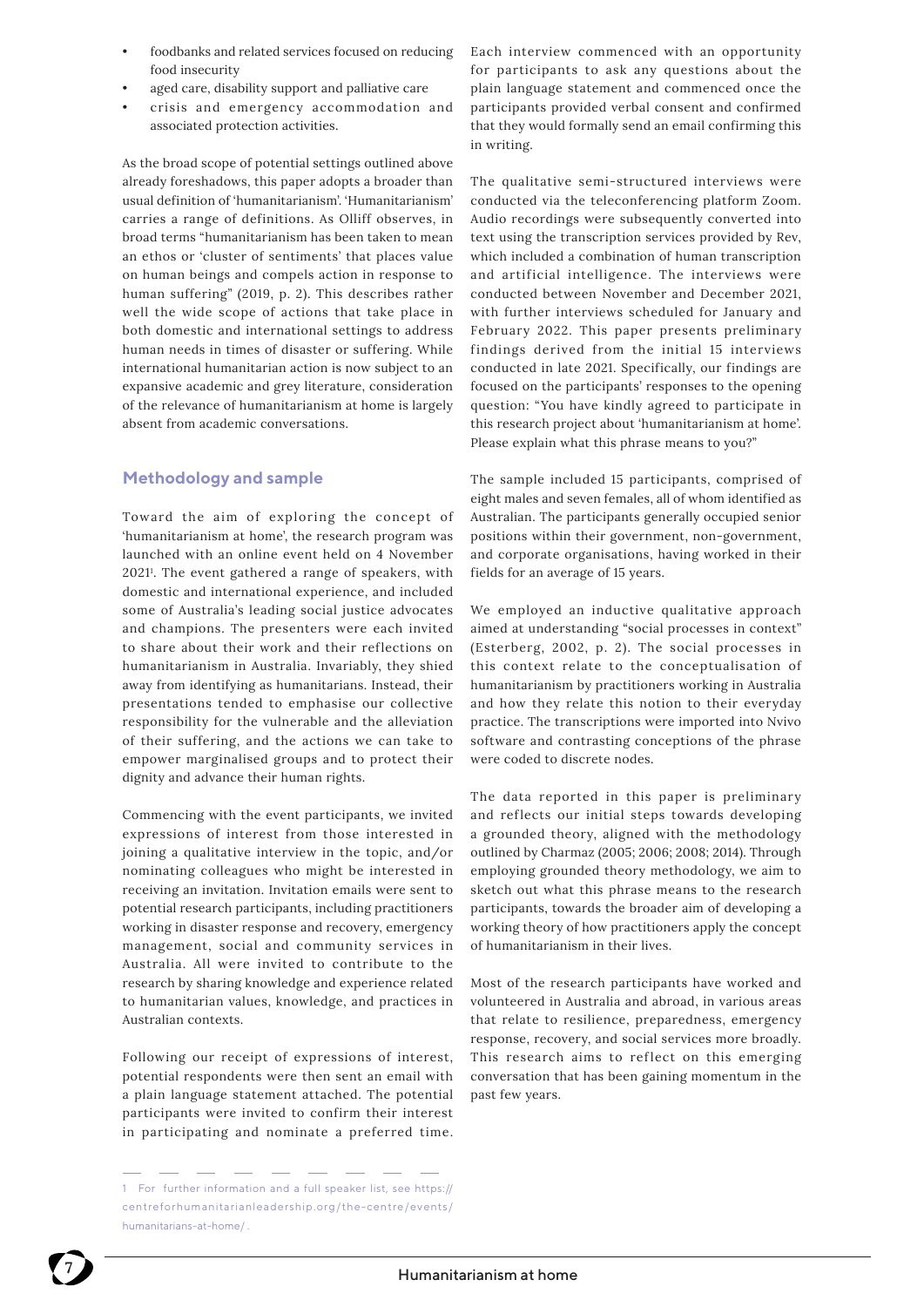#### **Findings and discussion**

A host of discrete meanings were ascribed to the phrase 'humanitarianism at home' by the participants. At this preliminary stage of analysis, six predominant responses are described which reflect on the phrase as a multifaceted and poorly understood concept, that provides an interesting opportunity for learning. The participants further associated the phrase with a set of core guiding principles and with the international professional humanitarian sector itself, the influence of which was considered limited in the domestic context. Interestingly, humanitarianism was generally described as being at odds with emergency management and traditional command and control approaches, or otherwise as a strategy for bringing cultural change within the sector.

#### Multifaceted, poorly understood and an interesting opportunity for learning

The phrase 'humanitarianism at home' was encountered by the research participants as encompassing a range of meanings and they expressed genuine interest in articulating these. In addition to describing what the phrase meant to them personally, many participants further described a host of meanings associated with the term. As explained by Janelle, "I could think about it in multifaceted ways … humanitarianism means different things to different people." Jacinda concurred, pointing out that the:

…term humanitarianism in Australia, is you know, [understood] quite differently, it's [laughing], you might be working in, you know, working with animals or working in a … you know, a local charity…!

While identifying humanitarianism as multifaceted, Janelle argued that it remains poorly understood in Australia by:

… lots of people, even if they work in social work or social services in Australia, [many people don't know about] … humanitarian principles and standards. You know … Australia is not a rights-based country in many ways. We're not about our rights …You know, it's not ingrained in people's brains … [they] just automatically think they have them… it's not something we really question or understand.

Similarly, Naomi considered that "humanitarianism means different things to different people". She further described her perspective as a practitioner, that:

… humanitarianism at home is about response to … disasters particularly in the domestic context. I, would think of that immediately … preparedness for that, responses to that … as opposed to community service work or development work.

Similarly, for Bob, the phrase 'humanitarianism at home' reflects:

… a broader humanitarian context that includes a multitude of, um, uh, I would say, outcomes in, in regard of, you know, prevention work, preparedness work, but you leave response out, but then also take in recovery as well … So, yeah, it, it is an interesting term. I've sort of found that with Fire and Rescue … I was heavily involved in, in developing our natural disaster and humanitarian capability… driving that forward from being a pure rescue focused … to be a broader, um, more capacity building, prevention preparedness, uh, and recovery capability … I don't know if I've answered your question that well … it is such a broad, broad term.

Among the respondents there was a general sense that their own understandings of humanitarianism, as derived from the international humanitarian sector and its guiding principles, differed somewhat from those of average citizens. Similarly, there was a shared belief amongst the respondents that further reflection on humanitarianism in Australia would be an illuminating and productive endeavour.

Jacinda: So, we define it in a very specific way… But I guess I'm, I'm just keen for us to join the dots and to sort of say that people have a right to receive assistance everywhere, and we can learn from the different ways in which that happens internationally ...

I feel like the term humanitarianism is something that is used very much on the international stage in particular context, and I know that this is something from us in the civilian humanitarian world so when I say that I guess I'm talking about the [United Nations] UN, Red Cross movement, [nongovernmental organisations] NGOs, you know because humanitarianism means something quite different if you talk to military actors … I'm passionate about it because I feel like humanitarianism is something that is seen as something that we do elsewhere to people who are other … in far flung places…

*"I'm passionate about it because I feel like humanitarianism is something that is seen as something that we do elsewhere to people who are other … in far flung places…"*

#### Humanitarian Principles and the International Professional Humanitarian Sector

The participants generally enjoyed the opportunity to reflect and tended to emphasise the relevance of humanitarian principles to the Australian domestic scene. Responding to the question about 'humanitarianism at home', Jacinda explained that humanitarianism within the international sector has a:

distinct definition, … being based on those four key principles humanity, impartiality, independence and neutrality … And I suppose, when you look at a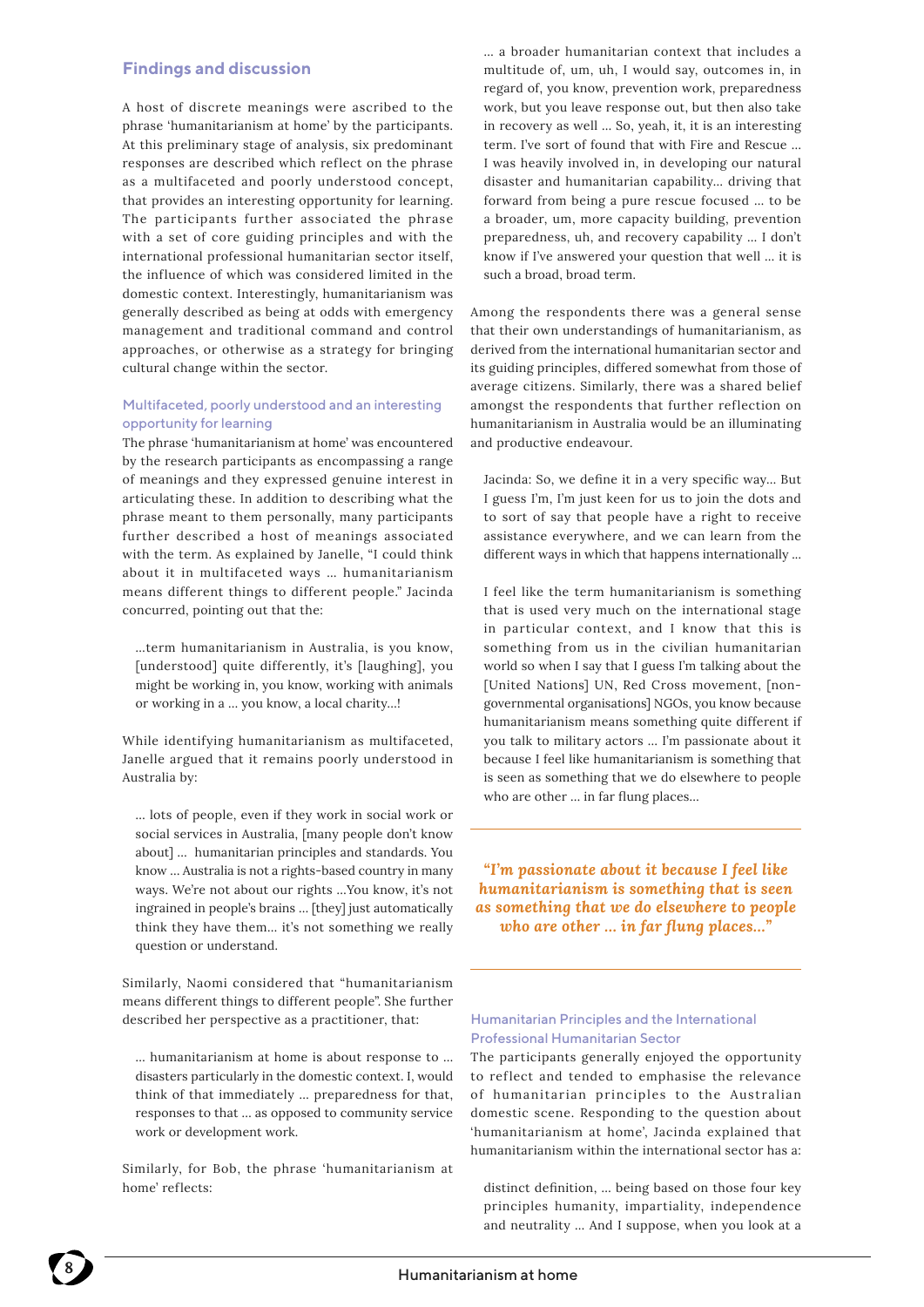domestic context people are not talking about those principles so much. And, and it doesn't mean that it's any less political here.

Janelle similarly emphasised the relevance of humanitarian principles:

… I guess what generically comes up to me [in response to the question] is you know, responding to an emergency or disaster in Australia, but with a set of principles and practices that are kind of international if that makes sense … having a practice of standards at home around how we respond to these different emergencies.

Jim responded by reflecting on his experiences at home and abroad, and the relative lack of clarity around the application of humanitarian principles in Australia:

So, I have found that, internationally, it's quite clear what the roles are, and it's quite a large mandate actually, and the way humanitarian workers work overseas, I think there's sort of, an agreed code of working that, you know, you are working collaboratively, um, with a whole lot of organisations, including the government of that, of that country. And I think it's a lot, less defined in Australia.

While professing the relevance of humanitarian principles in Australia, there was acknowledgment of the tensions between these principles and associated challenges in applying them. Furthermore, professional tensions were identified between those who had worked domestically and those who had worked abroad, and between development and or social services, and humanitarian assistance.

Naomi considered that "… to me as a practitioner, humanitarianism at home is about response to disasters particularly in, um, the domestic context." Without further prompting, Naomi then elaborated further to include:

preparedness for that, response to that… as opposed to community service work or development work … and I think, yeah, it's, it's based on particular values of, um [humanity] neutrality and impartiality, independence.

In response to an invitation to elaborate on this distinction between humanitarianism at home and community service or development work, Naomi explained:

So professionally we consider that there's kind of different parts of a continuum in, in this, this work broadly that there's development work, which internationally we would call it development work. And domestically I think it would be referred to as community services work, which is about, uh, supporting the work of, um, working in communities to, uh, look at issues related to poverty typically, and alleviation of poverty and other associated issues like health or access to education or, um, access to housing … [inaudible]. Uh, and that is different to

humanitarian work, uh, which respond to agencies and disaster…

#### Humanitarianism as a strategy for transforming emergency response

The participants were particularly interested in applying humanitarian principles, practices and standards that exist within the international sector to the domestic sector of work known as emergency management. As described by Sam:

For me the phrase 'humanitarianism at home' … is about the learning from humanitarian practice for application within the domestic OECD environment. And how you actually meld that with traditional doctrinal emergency management approaches with a more agile and flexible approach.

Similarly, Jacinda explained:

I love the idea of cross-learning and understanding that providing was the responsibility, and the obligation to provide assistance to people who are in need or to alleviate suffering is something that happens everywhere. And we need to I think reflect a little bit more on what that looks like in in Australia … responding to crises in Australia is still very much dominated by uniforms and is seen as emergency management and has not generally, in my experience has been defined as humanitarianism.

Sandra responded as follows:

It's a really, great question… I love this because I work in the emergency management sector domestically. I actually think that many people who work in this sector don't think of themselves as humanitarians to be really honest with you, but I personally do. I think that the work that we do in emergency services is very much humanitarian. It's about helping people when bad things happen.

For Sandra, the language and the culture of emergency management differs from the mainstream ideas about humanitarianism in Australia. From her perspective:

Many of the people that work in this sector, come to it because they're doers, right? We get we get shit done, right? Something happens, we fix it. Whatever it is, there's a fire we put the fire out there's a flood we put sandbags up we rescue people out of floodwaters, you know, whatever it might be, the balloon goes up with we're highly trained highly skilled we know what to do.

For a range of the participants, therefore, the application of international humanitarian principles and professional practice in the domestic context provides an opportunity for learning. Some participants argued that a humanitarian perspective provides a means of challenging the linear command and control processes and thinking associated with an Incident Command System, such as that frequently adopted by uniformed emergency management organisations in Australia.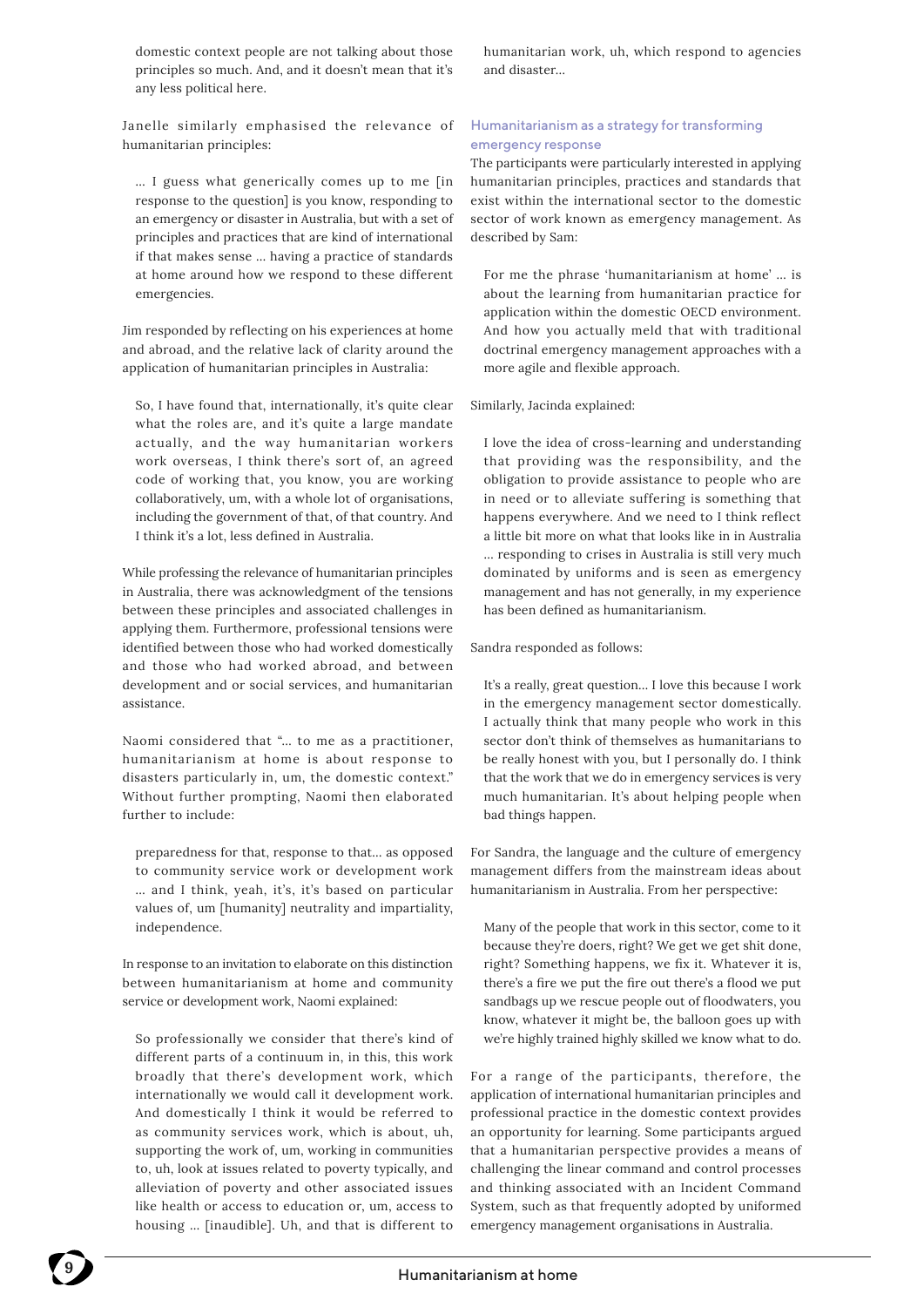### **Conclusion**

As has been discussed, this paper has focused on scoping a new area of research focused on domestic humanitarianism and describing the first impressions of the participants to the phrase 'humanitarianism at home'. At this preliminary stage of analysis, it is apparent that the participants generally encountered the phrase as a multifaceted and poorly understood concept that provides an interesting opportunity for learning. The participants tended to associate the phrase with the four core humanitarian principles and with the international professional humanitarian sector itself, the influence of which was considered limited in the domestic context. Interestingly, humanitarianism was generally described as being poorly understood in Australia, and as being generally at odds with emergency management and traditional command and control approaches.

The events of recent years, the literature considered, and the enthusiasm expressed by the research participants suggests that this is a productive area for further research. In particular, the reflection on the relevance on humanitarianism in Australia provides opportunity for reflection and learning that is relevant to humanitarian practice, emergency management and community development, whether at home and abroad. These initial conversations, moreover, raise a number of questions that warrant further exploration:

- What are the identifiable components of the concept of humanitarianism and how are these relevant to humanitarian practice, the professional distinctions between preparedness, community development and social services, and the pursuit of social justice as a common good?
- Why do we think of the provision of food aid or disability support as a humanitarian act when it occurs overseas but not when it occurs at home?
- What if anything can emergency response in Australia learn from international humanitarian knowledge and practices?
- To what extent is this learning and transfer of humanitarian knowledge practice already occurring by virtue of international humanitarian practitioners returning to apply their skills at home?
- What, if anything, is there anything to be gained by placing a humanitarian lens to areas as diverse as aged care and disability support, to emergency response in Australia?

Both the literature and the findings suggest that the pursuit of a research program aimed at understanding humanitarianism at home is a promising endeavour. The reflection on the application of humanitarianism at home presents an opportunity to promote greater reflexivity in praxis, with potential benefits for the advancement of humanitarian values and the expression of humanitarian intervention, at home and abroad.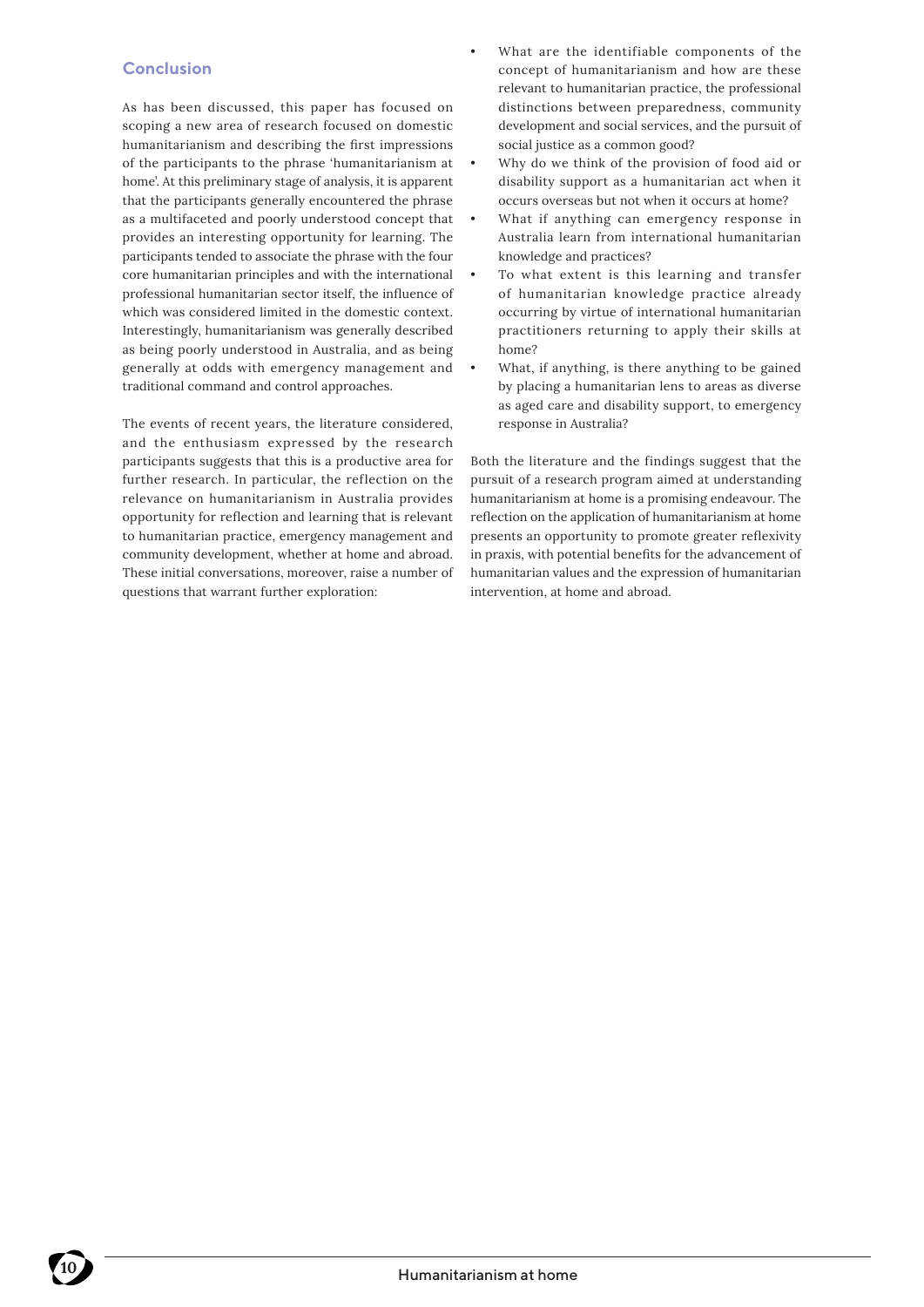#### **References**

Atkinson, C., & S. Curnin, (2020). Sharing responsibility in disaster management policy. *Progress in Disaster Science*, 7, 100122.

Australian Institute for Disaster Resilience Australian Disaster Resilience Handbook Collection: Community Recovery (2018) Retrieved from https://knowledge.aidr.org.au/resources/glossary-about/

Australian Government Department of Home Affairs 2018, *National Disaster Risk Reduction Framework*, www.homeaffairs.gov.au/emergency/files/national-disaster-risk-reduction-framework.pdf

Barnett, M., & T. G. Weiss. (2008). *Humanitarianism in Question : Politics, Power, Ethics.* Cornell University Press.

Bathurst Free Press and Mining Journal. (1858, 16 June). *The Donegal Relief Fund.* http://nla.gov.au/nla.newsarticle64376666

Boltanski, L. (1999). *Distant suffering: Morality, media and politics.* Cambridge University Press.

Book, M. & R. Coghlan (2020) *Rethinking vulnerability in the era of COVID-19.* Centre for Humanitarian Leadership. https://centreforhumanitarianleadership.org/the-centre/news/rethinking-vulnerability-in-the-era-of-covid-19/.

Convery, S. & Henriques-Gomes, L. (2021, 21 November). 'We need to be alarmed: food banks in overdrive as politicians allow Australians to go hungry.' *The Guardian*. https://www.theguardian.com/australia-news/2021/nov/21/we-need-tobe-alarmed-food-banks-in-overdrive-as-politicians-allow-australians-to-go-hungry.

COAG. (2011). *National Strategy for Disaster Resilience*. www.knowledge.aidr.org.au/resources/national-strategy-fordisaster-resilience/

Cohen, I.B., 1984. Florence Nightingale. *Scientific American*, 250(3), pp.128-137.

Commonwealth of Australia (2020). *Royal Commission into National Natural Disaster Arrangements Report*, CoA, released October 28 2020, https://naturaldisaster.royalcommission.gov.au/publications/html-reportISBN: 978-1-921091- 45-2 (Print) ISBN: 978-1-921091-46-9 (Online) 519 page

De Waal, A., & de Waal, D. A. (1997). *Famine crimes: politics & the disaster relief industry in Africa*. Indiana University Press.

Flint, J., P. Henty & B. Hurley (2020). *The cost of good intentions in the Australian bushfires – Perspectives from the international humanitarian sector.* Humanitarian Advisory Group. Blog. Available at: https://humanitarianadvisorygroup. org/the-cost-of-good-intentions-in-the-australian-bushfires-perspectives-from-the-international-humanitariansector/

Hanrieder, T. & Galesne, C. (2021). *Domestic humanitarianism: the Mission France of Médecins Sans Frontières and Médecins du Monde*. Third World Quarterly, 42:8, pp. 1715-1732.

Harpur, J. J. (1848, 15 January). Original Correspondence: Capital Punishment. *Maitland Mercury and Hunter River General Advertiser*, p. 4. https://trove.nla.gov.au/newspaper/article/695660?afterLoad=showCorrections

International Federation of Red Cross and Red Crescent Societies. (1995). *Code of conduct for the International Red Cross and Red Crescent Movement and Non-Governmental Organizations (NGOs): in disaster relief*. Geneva.

Maxwell, D. G., & P. Walker. (2008). *Shaping the humanitarian world.* Taylor & Francis Group. Oxford.

Olliff, L. (2018). From Resettled Refugees to Humanitarian Actors: Refugee Diaspora Organizations and Everyday Humanitarianism. *New Political Science*, 40(4), pp.658-674.

Parliament of Australia. (2020, 4 February). Condolences: Australian Bushfires (Speech). https://parlinfo.aph. gov.au/parlInfo/genpdf/chamber/hansardr/0fd15237-92f1-4dbd-bab5-e7bba7ee781d/0006/hansard\_frag. pdf;fileType=application%2Fpdf

Philaleth. (1833, 13 July). To the Editor of the Perth Gazette. *The Perth Gazette and Western Australian Journal*. http://nla. gov.au/nla.news-article641995.

Richey, L.A. (2018). Conceptualizing "everyday humanitarianism": Ethics, affects, and practices of contemporary global helping. *New Political Science*, 40(4): pp. 625-639.

Slim, H. (2002). Claiming a humanitarian imperative: NGOs and the cultivation of humanitarian duty. *Refugee Survey Quarterly*, 21(3), pp.113-125.

Slim, H. (2010). Book review - Humanitarianism and Suffering: The Mobilization of Empathy. Edited by Richard Ashby Wilson and Richard D. Brown. New York: Cambridge University Press, 2008. *Perspectives on Politics*, 8(4), 1205-1206.

Slim, H. (2015). *Humanitarian ethics: A guide to the morality of aid in war and disaster*. Oxford University Press.

Tin, D., Hart, A., & Ciottone, G. R. (2020). The case for an Australian disaster reserve force. *American journal of emergency medicine.*

Wilson, S., Sivasubramaniam, D., Farmer, J., Aryani, A., De Cotta, T., Kamstra, P., Adler, V. and Knox, J., (2020). Everyday humanitarianism during the 2019/2020 Australian bushfire crisis. Available at: https://apo.org.au/node/303465

Victorian Council of Social Service (2020). *Perspectives from the frontline: VCOSS Bushfire Recovery Project Consultation Report*. https://vcoss.org.au/wp-content/uploads/2020/05/SUB-National-Natural-Disaster-Royal-Commission-FINAL.pdf